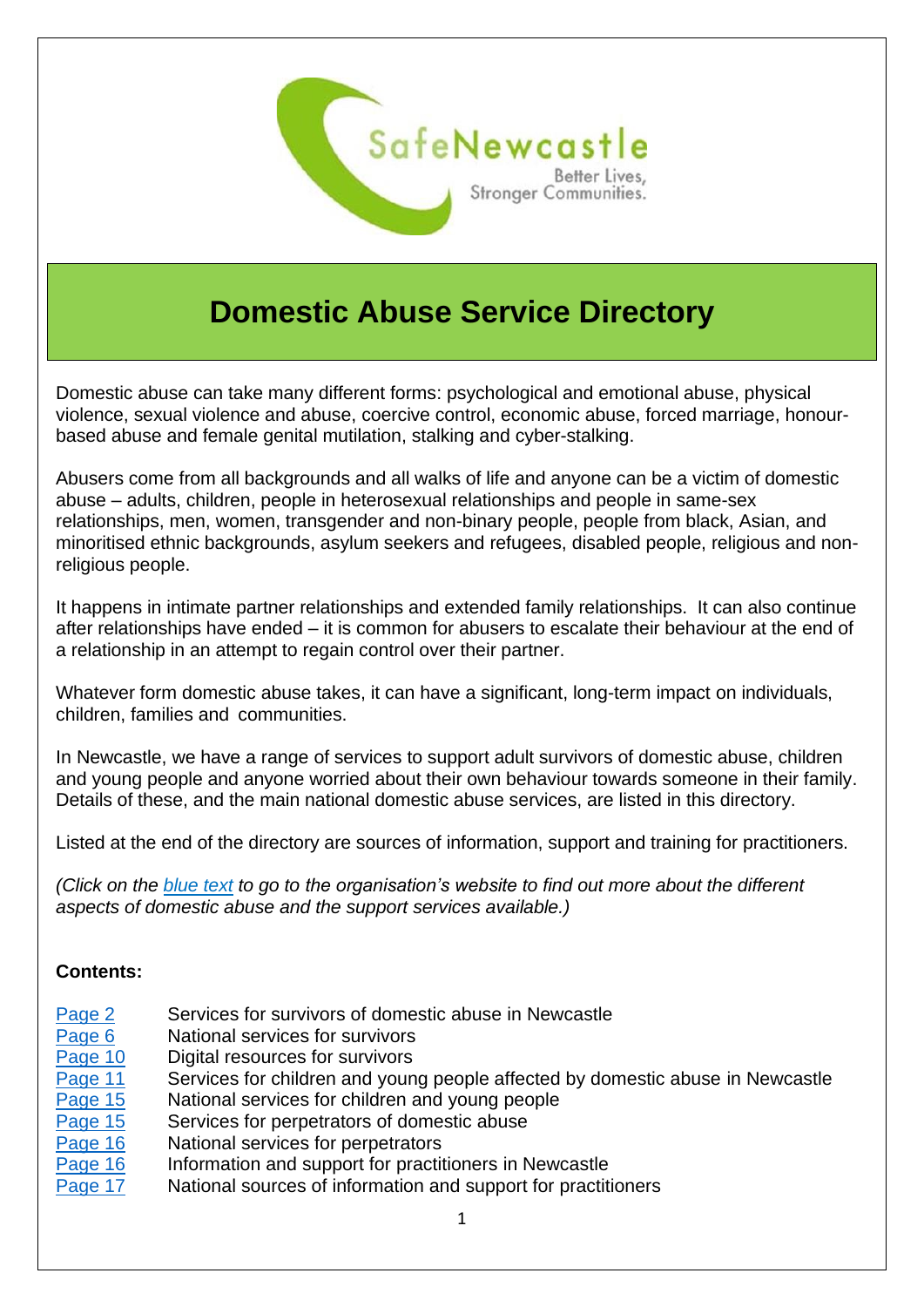### **Services for survivors of domestic abuse**

#### <span id="page-1-0"></span>**[NIDAS](https://www.newcastleidas.co.uk/)** (Newcastle Integrated Domestic Abuse Service)

Telephone: 0191 214 6501 (24/7) Email: [Nidas.Team@thirteengroup.co.uk](mailto:Nidas.Team@thirteengroup.co.uk) [Download a referral form here](https://www.newcastleidas.co.uk/page/access-to-services)

NIDAS offer a range of specialist emotional and practical support including:

- Refuge for women and children: the accommodation offers 14 private flats, each with up to three bedrooms. Staffed 24 hours a day, it provides a safe place for women and their children who are moving from abusive relationships. Staff help women to plan their futures and focus on developing their confidence and independence. They also provide support to move into alternative accommodation and specialist help for children and young people while their mother is being supported through the service.
- Outreach for anyone at risk of abuse: whether they want to leave their relationship or work to stay together safely.
- IDVA support for people aged 16+ at high risk of harm: the Independent Domestic Violence Advisors help male and female survivors find the right support, make safety and support plans, and work with the police and courts to help achieve long-term safety and access to justice.
- ISVA support for people aged 14+ who have experienced sexual violence: the Independent Sexual Violence Advisors support male and female survivors whether the crime has been reported or not. If a report has been made, an ISVA can provide support through the criminal justice process and ensure that the survivors voice is heard. If the survivor is unsure whether to report, an ISVA can help them consider their options.

#### **[The Angelou Centre](http://angelou-centre.org.uk/)**

Telephone: 0191 226 0394 Email: [admin@angelou-centre.org.uk](mailto:admin@angelou-centre.org.uk)

The Angelou Centre provides a range of holistic services for black, minoritised and migrant women. Services include legal advice on domestic abuse and immigration, Haven specialist refuge accommodation for women and their children, counselling and education, training and personal development. Staff at the centre can speak a number of community languages including Urdu, Punjabi, Hindi, Arabic and French.

#### **[Changing Lives Sanctum](https://www.changing-lives.org.uk/)**

Telephone: 07812 663 041 Email: [Alex.Brooks@changing-lives.org.uk \(](mailto:Alex.Brooks@changing-lives.org.uk)Project Lead) Alternative telephone: 0191 273 8891 (Changing Lives Central Office)

The Sanctum service consists of safe accommodation for men and women who have experienced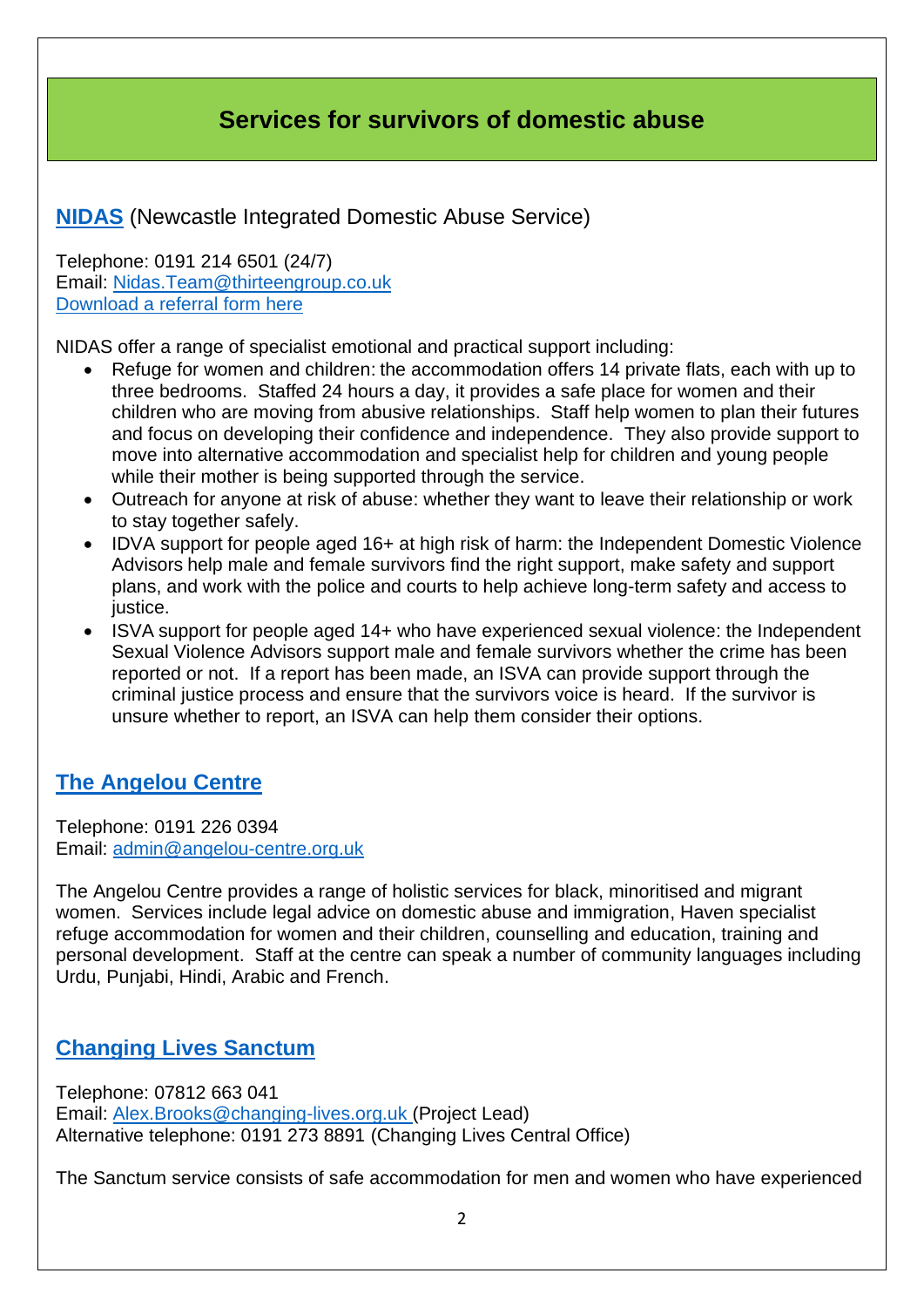domestic abuse and who cannot access mainstream services or refuge for multiple reasons (e.g. if they have drug or alcohol issues, pets, older children, etc). Service users are supported shortterm for 3-6 months, during which they are provided with a safe house, emotional support, signposting to long-term specialist services and support to help move them on safely and securely into their own long-term tenancy.

#### **[Housing Advice Centre](https://www.newcastle.gov.uk/services/housing/housing-advice-and-homelessness/what-do-if-you-need-housing-advice-or-are-2)**

Telephone: 0800 1707 008 (Mon - Friday, 8.30 am to 12 pm and 1 pm to 4.30 pm) Out of hours: 0800 1707 008 (Press 2 for the Operator and ask for the Emergency Homeless Officer, Mon - Fri, 5.30 pm to 8 am and Sat - Sun, 8 am to 8 am (24 hours) Email: [housingadvicecentre@newcastle.gov.uk](mailto:housingadvicecentre@newcastle.gov.uk)

The Housing Advice Centre can find emergency accommodation and provide housing advice for people experiencing domestic abuse.

### **[Newcastle Women's Aid](https://www.newcastlewomensaid.org.uk/)**

Telephone: 0191 261 0504 or freephone 0800 923 2622 (Mon-Fri, 9 am to 4 pm) Email: [office@newcastlewomensaid.org.uk](mailto:office@newcastlewomensaid.org.uk)

Services include Domestic Abuse Flexible Support (DAFS), flexible and structured support for women affected by domestic abuse to achieve and maintain safety and independence, and the Freedom Programme, an 11 week group programme enabling women to recognise the signs of domestic abuse and explore its impact so the process of recovery can begin.

### **[FLOWS](https://www.flows.org.uk/)** (Finding Legal Options for Women Survivors)

Telephone: 0203 745 7707 (Mon-Fri, 9 am to 5 pm) Email: [flows@rcjadvice.org.uk](mailto:flows@rcjadvice.org.uk) [Online CourtNav tool](https://flows.courtnav.org.uk/register) to help complete application for Non-Molestation Order / Occupation Order

An independent legal support service to help protect women against domestic abuse. A network of domestic abuse experts provide advice, support and guidance to support women to protect themselves from violence, gain court orders, access legal aid and navigate court processes.

Part of the project is the award winning CourtNav tool. This has simplified the Court application for a Non-Molestation / Occupation Order. Women who are eligible for Legal Aid will be signposted to a local specialist Legal Aid solicitor who will represent them. Anyone who is not eligible for Legal Aid or who cannot pay any contribution will be assisted by the FLOWS team so that their application has had legal input before the survivor has to submit it to Court.

FLOWS is a national project with a Family Law solicitor based at the North East Law Centre. Her role is to promote the project locally, support women to evidence their legal-aid entitlement, access legal advice from qualified solicitors, or to secure pro-bono legal advice.

For more information about the project please contact [vicci@nelawcentre.co.uk](mailto:vicci@nelawcentre.co.uk) Telephone: 0191 230 4777 (Mon-Fri, 9.30 am to 4.30 pm) Email: [reception@nelawcentre.co.uk](mailto:reception@nelawcentre.co.uk)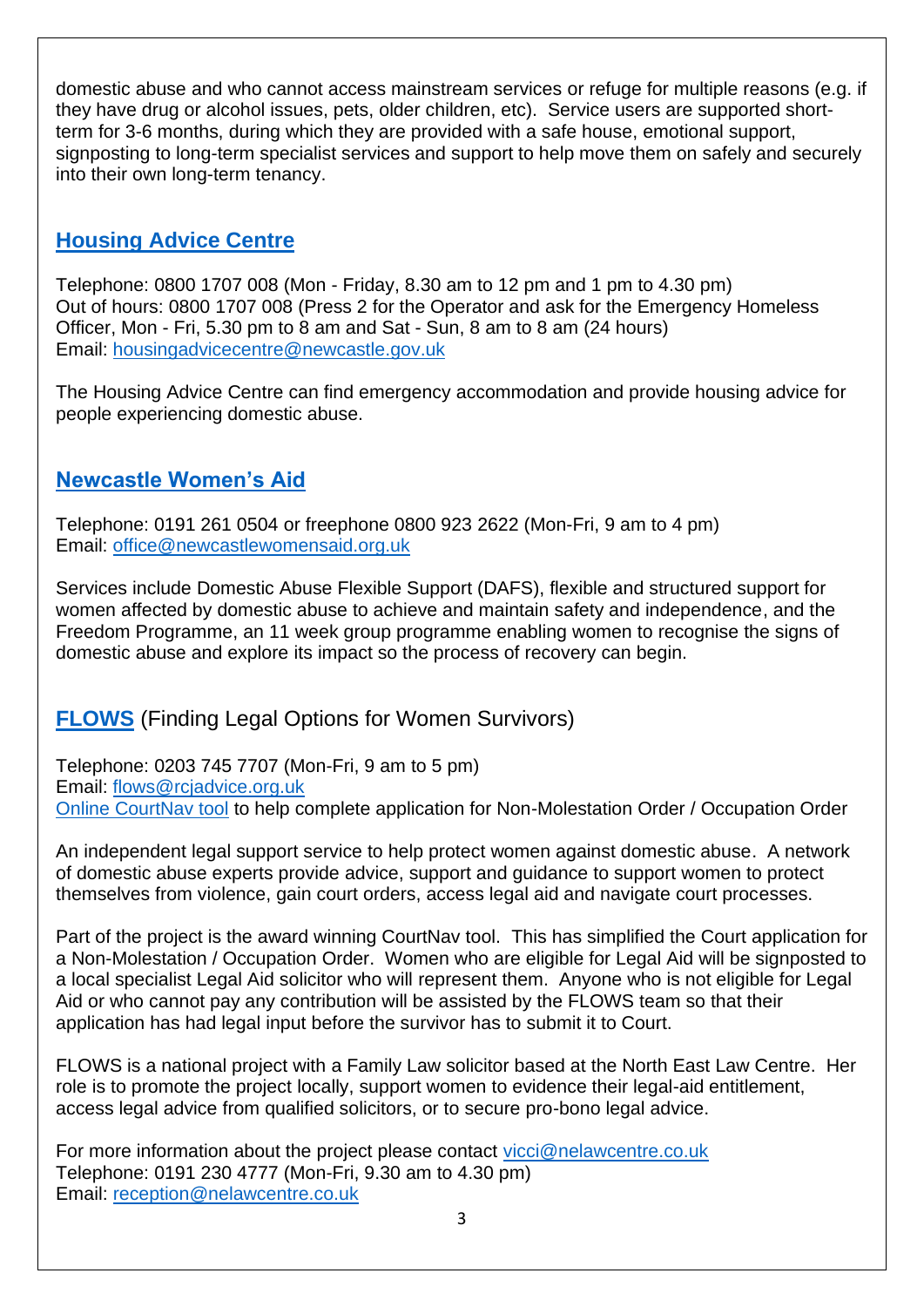#### **[Victims First Northumbria](https://victimsfirstnorthumbria.org.uk/)**

Telephone: 0800 011 3116 (Mon-Fri, 9 am to 5.30 pm) Email: [enquiries@victimsfirstnorthumbria.org.uk](mailto:enquiries@victimsfirstnorthumbria.org.uk) Text: 0786 495 9837 to request a call back (Mon-Fri, 9 am to 4 pm) Live chat service available via the website (Mon-Fri, 9 am to 4 pm)

Staff and volunteers provide independent, free and confidential support and advice to help victims of crime cope, recover and move on positively. It doesn't matter if the crime has been reported to the police or not. VFN may also be able to help by providing items of practical support to improve the safety and security of domestic abuse survivors.

### **[Rape Crisis Tyneside and Northumberland](https://rctn.org.uk/)**

Office telephone: 0191 222 0272 (Mon-Fri, 10 am to 4 pm) Office email: [enquiries@rctn.org.uk](mailto:enquiries@rctn.org.uk)

Helpline: 0800 035 2794 (Mon-Thu, 6 pm to 8.30 pm and Fri, 11 am to 2 pm) Email: [emailsupport@rctn.org.uk](mailto:emailsupport@rctn.org.uk)

RCTN provide services to women and girls who live, work or study in Tyneside and Northumberland. Their services are for women and girls over 13 who have experienced any form of sexual violence at any time in their lives. Services include confidential counselling, advocacy, helpline, email support, specialist information and ISVA services. All of the services are free, safe and professional.

A one-to-one Live Chat Helpline for women and girls aged 16 and over can be accessed on the national [Rape Crisis website](https://rapecrisis.org.uk/get-help/live-chat-helpline/about-the-live-chat-helpline/)

### **[REACH](http://www.reachsarc.org.uk/)**

Telephone: 03333 448 283 Email: [sarc-supportadmin@sarc-support.cjsm.net](mailto:sarc-supportadmin@sarc-support.cjsm.net)

REACH is the north east SARC (Sexual Assault Referral Centre) providing 24-hour crisis intervention and support for anyone who has experienced a sexual offence, regardless of when the offence occurred or whether the incident was reported to the police or not. Crisis support workers outline the options available and provide support throughout any subsequent process.

### **[SomeOne Cares](https://someonecares.org.uk/)**

Telephone: 0191 257 8094 Email: [Ellie.conrad@someonecares.org.uk](mailto:Ellie.conrad@someonecares.org.uk)

SomeOne Cares is a counselling service with an Independent Sexual Violence Advisor (ISVA) who can provide emotional and practical support to meet the needs of anyone aged 11+ who has experienced sexual violence at any time in their life whether they have reported this to the police or not. The ISVA can also support anyone who is thinking of reporting an offence to the police and would like impartial information around this.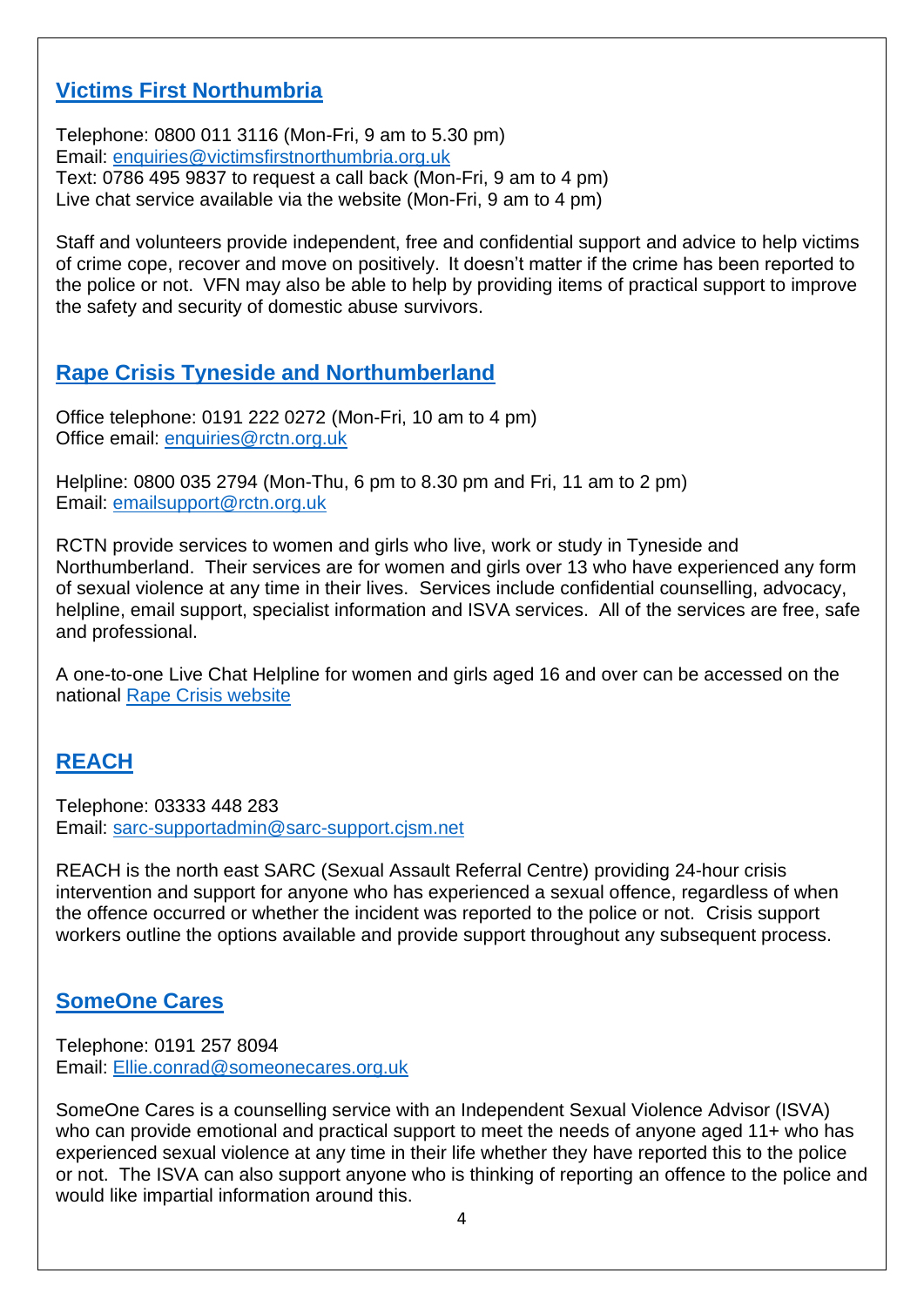#### **[Dogs Trust Freedom Project](https://www.dogstrust.org.uk/help-advice/hope-project-freedom-project/freedom-project)**

Telephone: 0300 303 3497 Email: [freedomproject@dogstrust.org.uk](mailto:freedomproject@dogstrust.org.uk)

A free and confidential dog fostering service for people fleeing domestic abuse and going into refuge or other emergency accommodation.

#### **[Northumbria Police](https://beta.northumbria.police.uk/)**

Telephone: 999 in an emergency or when someone is in immediate danger In non-emergency situations telephone 101, text 07786 200 814 or use the [online reporting form](https://services.northumbria.police.uk/online-services-start/report-an-incident)

If someone needs urgent police help through the 999 service but can't speak, the **Silent Solution** system exists to help people who are unable to speak, but who genuinely need police assistance.

The Northumbria Police website has advice and information on various issues relating to domestic abuse:

[Domestic abuse](https://beta.northumbria.police.uk/advice-and-info/violent-crime/domestic-violence-abuse/) [Forced marriage](https://beta.northumbria.police.uk/advice-and-info/personal-safety/forced-marriage/) [Honour based abuse](https://beta.northumbria.police.uk/advice-and-info/personal-safety/honour-based-abuse/) [Female genital mutilation](https://beta.northumbria.police.uk/advice-and-info/personal-safety/female-genital-mutilation/) [Rape and sexual assault](https://beta.northumbria.police.uk/advice-and-info/violent-crime/rape-and-sexual-assault/) [Image-based sexual abuse \(revenge porn\)](https://beta.northumbria.police.uk/advice-and-info/personal-safety/revenge-porn/) [Stalking and harassment](https://beta.northumbria.police.uk/advice-and-info/personal-safety/harassment-stalking/) [Domestic Violence Disclosure Scheme \(Clare's Law\)](https://beta.northumbria.police.uk/advice-and-info/personal-safety/clare-s-law-domestic-violence-disclosure-scheme/)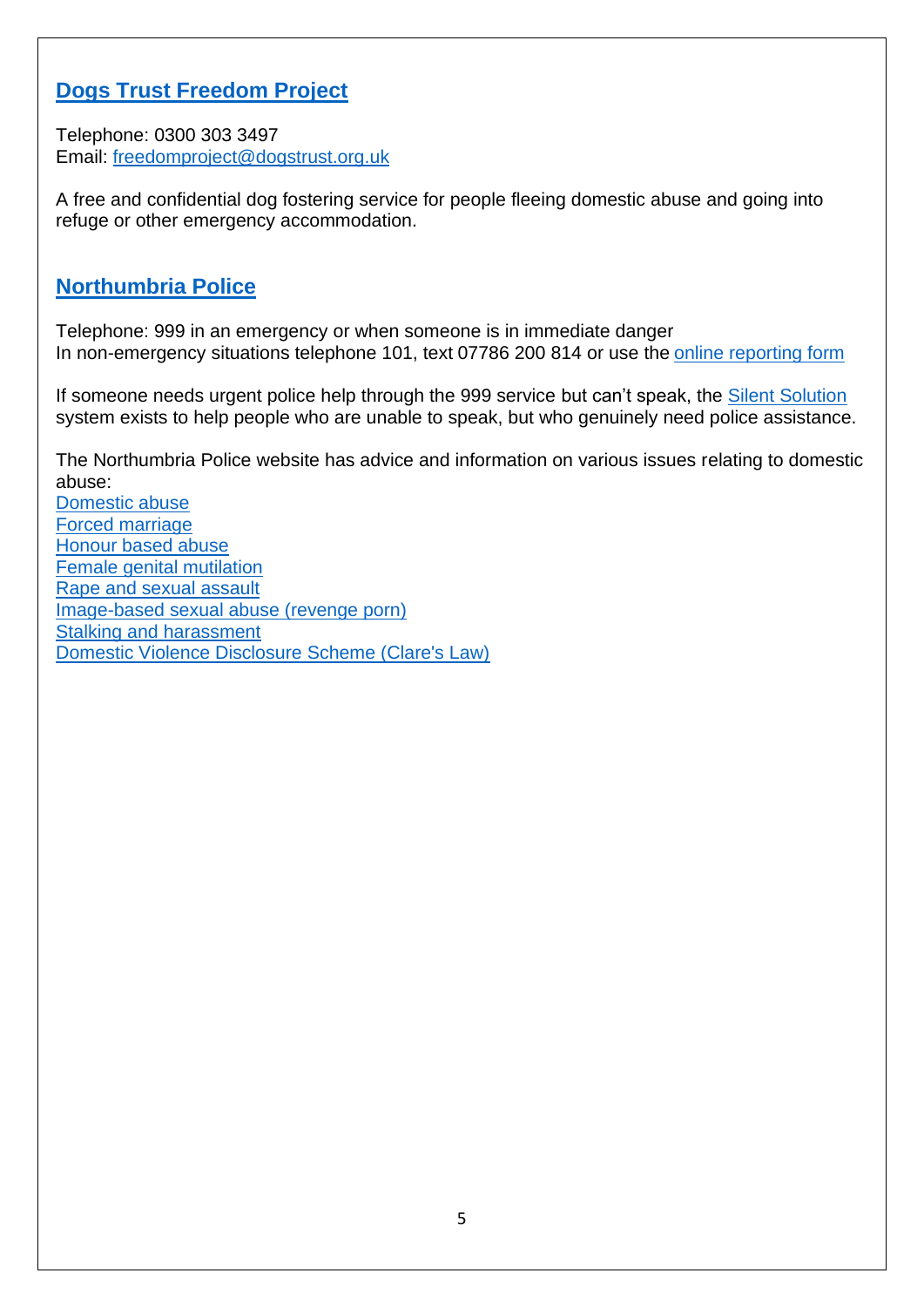### **National services for survivors**

#### <span id="page-5-0"></span>**[Freephone 24 Hour National Domestic Abuse Helpline](https://www.nationaldahelpline.org.uk/)**

Telephone: 0808 2000 247 Live chat available online: Mon-Fri, 3 pm to 10 pm BSL interpreter service: Mon-Fri, 10 am to 6 pm

Confidential support and information in many languages for female survivors of domestic abuse on a range of issues such as legal, housing, money and children.

#### **[Women's Aid](https://www.womensaid.org.uk/)**

Women's Aid is a national charity working to end domestic abuse against women and children. Live chat and email support for survivors is available through the website.

The website also has a:

[Survivors' Forum](https://survivorsforum.womensaid.org.uk/) providing a safe and anonymous space for women to share their experiences and support one another

[Survivors' Handbook](https://www.womensaid.org.uk/the-survivors-handbook/) which provides practical support, information and simple guidance on every aspect of seeking support.

[Domestic Abuse Directory](https://www.womensaid.org.uk/domestic-abuse-directory/) containing up to date information about domestic abuse support services across the UK. It is regularly updated by the services listed so survivors can find the right local support when they need it most.

#### **National Centre [for Domestic Violence](https://www.ncdv.org.uk/)**

Telephone: 0800 970 2070 Text: NCDV to 60777 Email: [office@ncdv.org.uk](mailto:office@ncdv.org.uk)

A free, fast emergency injunction service for survivors of domestic abuse regardless of their financial circumstances, race, gender or sexual orientation.

#### **[Men's Advice Line](https://mensadviceline.org.uk/)**

Telephone: 0808 8010 327 (Mon-Fri, 9 am to 8 pm) Email: [info@mensadviceline.org.uk](mailto:info@mensadviceline.org.uk) (Mon-Fri, 9 am to 8 pm, Sat-Sun, 10 am to 12 pm and 4 pm to 6 pm) Webchat available via the website

Information and support for men who are experiencing or have experienced domestic abuse.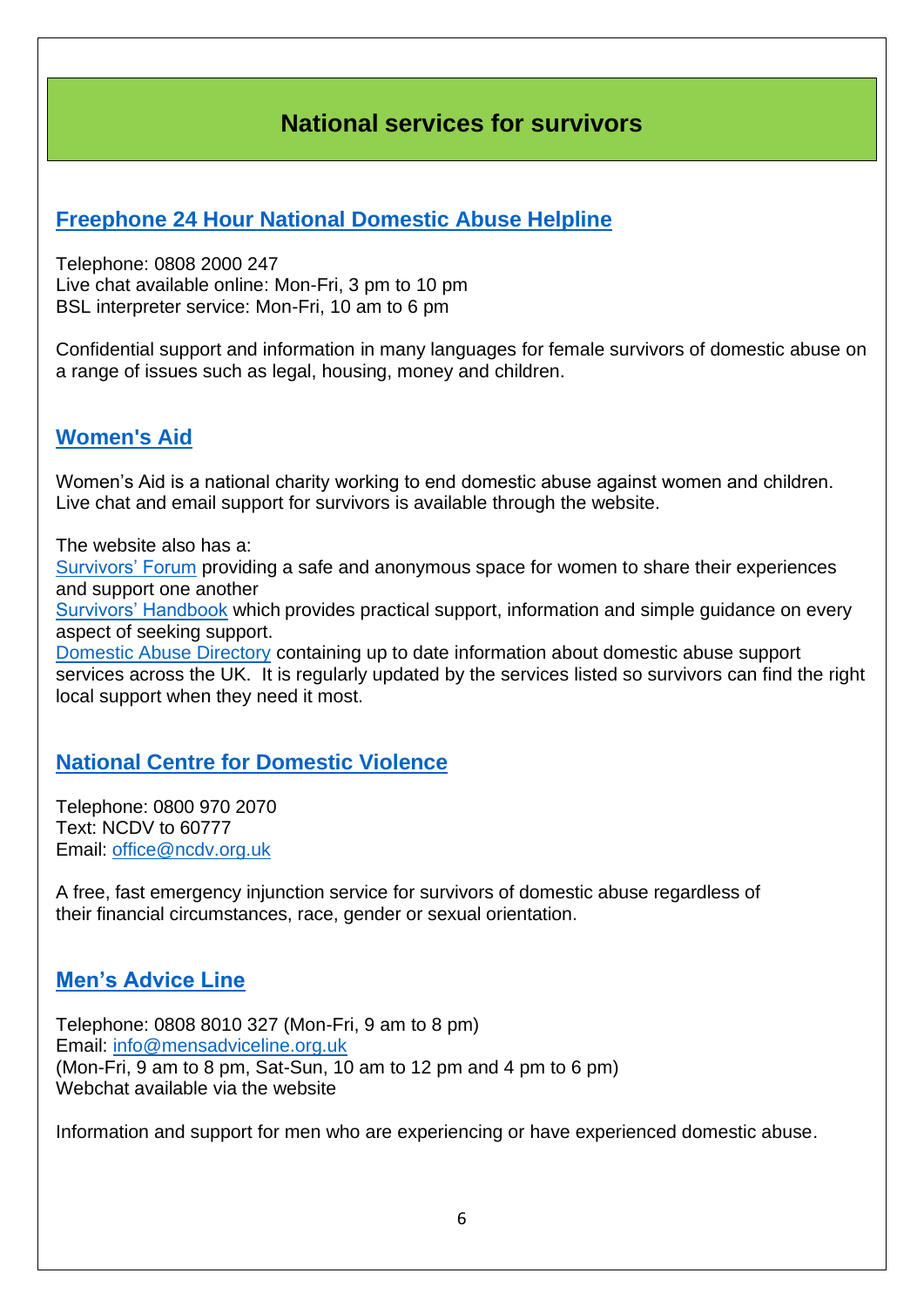#### **[Galop](http://www.galop.org.uk/)**

Telephone: 0800 999 5428 (Mon Tue Fri, 10 am to 5 pm, Wed Thu, 10 am to 8 pm) Email: [advice@galop.org.uk](mailto:advice@galop.org.uk)

National domestic abuse helpline for lesbian, gay, bisexual and trans + survivors of domestic abuse, sexual violence and hate crime. Live webchat also available via the website.

#### **[Survivors UK](https://www.survivorsuk.org/)**

Live online helpline available via the website (Mon-Sun, 12 pm to 8 pm)

A range of support services provided by trained professionals who are specialists in the field of male sexual violence. SurvivorsUK was established as a service for male survivors of rape and sexual violence, however they are an inclusive service and welcome anyone who identifies as male, trans, non-binary, has identified as male in the past, or anyone who feels that they are the right fit for them.

#### **[Forced Marriage Unit](https://www.gov.uk/guidance/forced-marriage)**

Telephone: 020 7008 0151 Email: [fmu@fco.gov.uk](mailto:fmu@fco.gov.uk)

The Forced Marriage Unit (FMU) is a joint Foreign and Commonwealth Office and Home Office unit which leads on the government's forced marriage policy, outreach and casework. It operates both inside the UK (where support is provided to any individual) and overseas (where consular assistance is provided to British nationals, including dual nationals).

The FMU operates a public helpline to provide advice and support to victims of forced marriage as well as to professionals dealing with cases. The assistance provided ranges from safety advice, through to helping a forced marriage victim prevent their unwanted spouse moving to the UK ('reluctant sponsor' cases). In extreme circumstances the FMU will assist with rescues of victims held against their will overseas.

#### **[Karma Nirvana](https://karmanirvana.org.uk/)**

Telephone: 0800 5999 247 (Mon-Fri, 9 am to 5 pm) Email: [info@karmanirvana.org.uk](mailto:info@karmanirvana.org.uk) 

National helpline offering support to victims of forced marriage and honour based abuse. Honour crimes are not determined by age, faith, gender or sexuality, and Karma Nirvana work with all victims.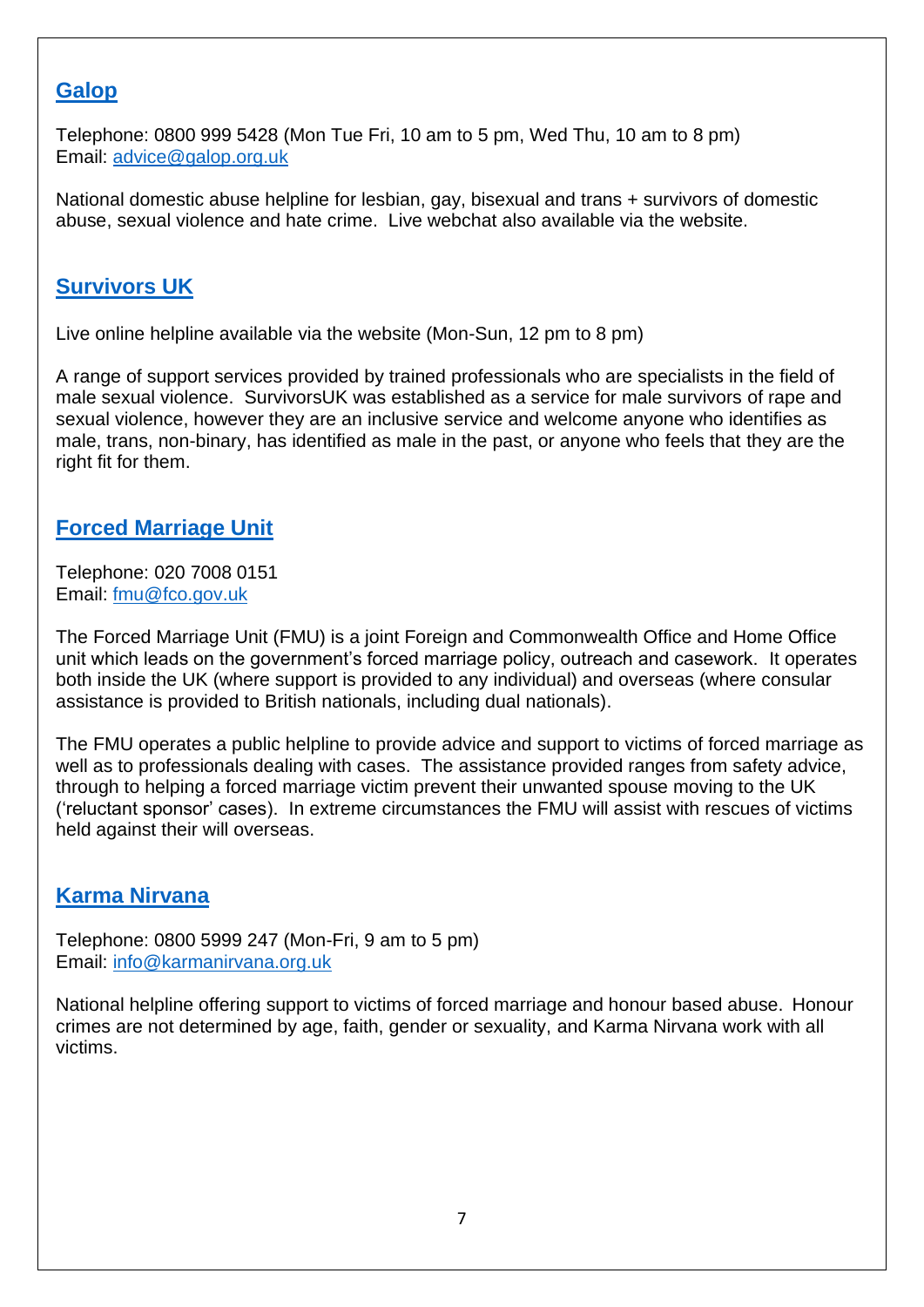#### **[IKWRO](http://ikwro.org.uk/)** (Iranian and Kurdish Women's Rights Organisation)

Telephone: 0207 920 6460 (Mon-Fri, 9.30 am to 5.30 pm)

Advice and support for Middle Eastern and Afghan women and girls living in the UK. Advice is available in Farsi, Kurdish, Arabic, Dari, Pashto, Turkish, and English on issues including domestic abuse, honour based violence, forced marriage, child marriage, female genital mutilation, separation and divorce, child custody, housing and benefits.

#### **[Muslim Women's Network Helpline](https://www.mwnhelpline.co.uk/index.php)**

Telephone: 0800 999 5786 (Mon-Fri, 10 am to 4 pm) Email: [info@mwnhelpline.co.uk](mailto:info@mwnhelpline.co.uk) Text: 07415 206 936 Webchat available via the website

National specialist faith and culturally sensitive helpline offering information, support and guidance for those who are suffering from or at risk of abuse or facing problems on a range of issues.

#### **[SignHealth](https://signhealth.org.uk/)**

Telephone: 020 3947 2601 Email: [da@signhealth.org.uk](mailto:deafhope@signhealth.org.uk) Text or WhatsApp/Facetime: 07970 350 366 Or text 88802 with the message 121SIGN

Advice, support and BSL resources for Deaf adults and young people experiencing domestic abuse.

### **[National Stalking Helpline](https://www.suzylamplugh.org/Pages/Category/national-stalking-helpline)**

Telephone: 0808 802 0300 (Mon-Fri, 9.30 am to 4 pm except Wed, 1 pm to 4 pm)

Practical information, support and advice on risk, safety planning and legislation for victims of stalking, their friends, family and professionals working with victims.

#### **[AAFDA](https://aafda.org.uk/)** (Advocacy After Fatal Domestic Abuse)

Telephone: 07768 386 922 (Mon-Fri, 9 am to 5 pm) Email: [info@aafda.org.uk](mailto:info@aafda.org.uk)

AAFDA specialise in supporting families who have lost a loved one through domestic abuse through Inquiries including Domestic Homicide Reviews and Mental Health Reviews. They also offer training, information and advice to professionals involved in cases of fatal domestic abuse.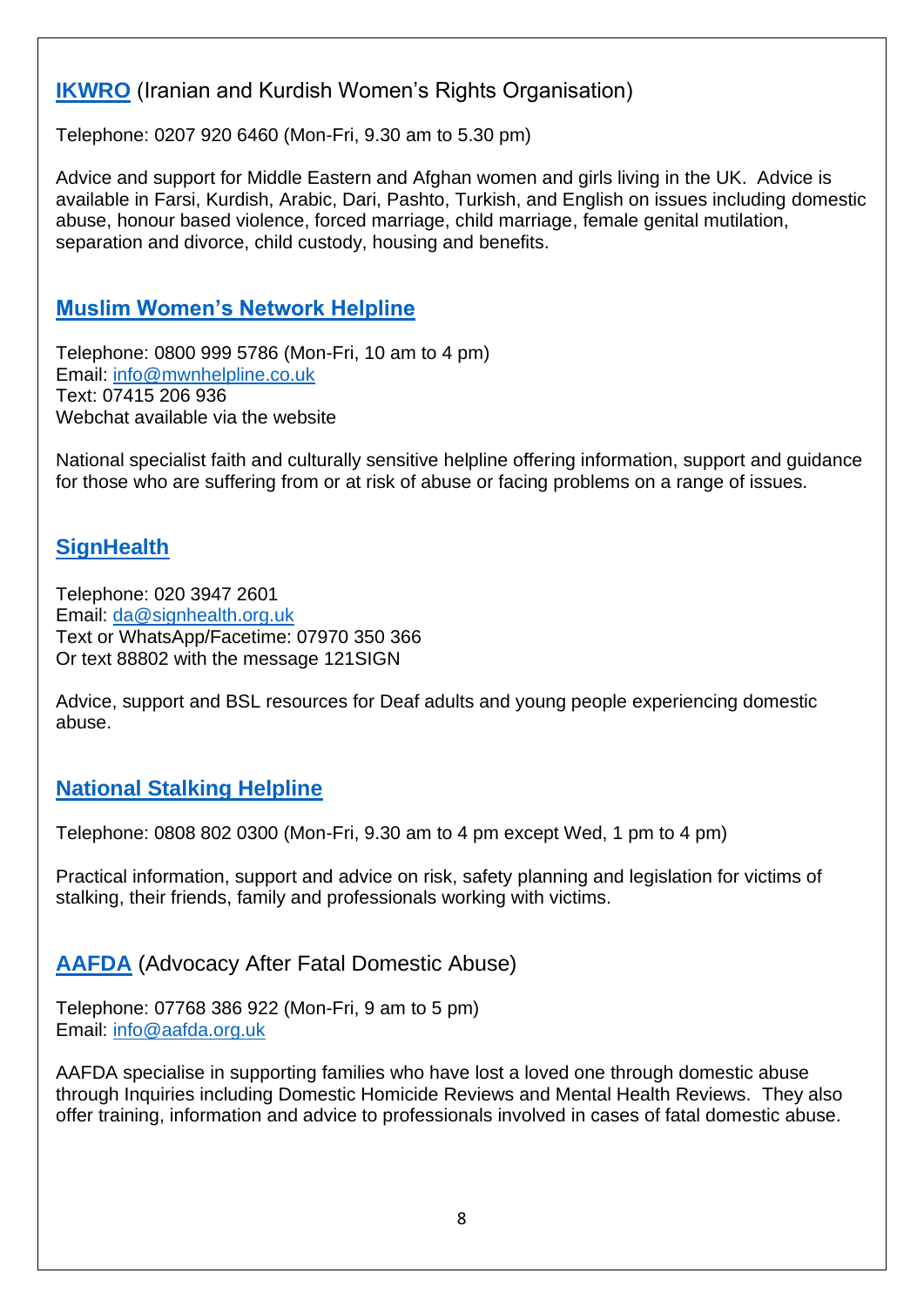#### **[Rights of Women](https://rightsofwomen.org.uk/)**

There are a number of advice lines providing women with free, confidential legal advice on a range of issues including domestic abuse, family breakdown, arrangements for children, rape and sexual assault, harassment and stalking and immigration. Check the website for telephone numbers and opening times.

#### **[Surviving Economic Abuse Financial Support Line](https://survivingeconomicabuse.org/)**

Telephone: 0808 1968845 (Mon-Thu, 9 am to 5pm)

UK charity dedicated to raising awareness of economic abuse and transforming responses to it. Their vision is a world in which women and girls are economically equal and live their lives free of abuse and exploitation. The aim of the Financial Support Line is to empower people who have experienced or are experiencing abuse to regain control of their finances.

#### **[Victim Support](https://www.victimsupport.org.uk/help-and-support/get-help)**

Telephone: 0808 1689 111 (24/7 with access to an interpretation service for people who do not speak English as a first language) Online: Live chat and free online resources containing interactive guides and videos

Free, confidential support and information for anyone affected by crime regardless of whether the crime has been reported or how long ago it took place.

#### **[Revenge Porn Helpline](https://revengepornhelpline.org.uk/)**

Telephone: 0345 6000 459 (Tue-Fri, 10 am to 4 pm) E-mail: [help@revengepornhelpline.org.uk](mailto:help@revengepornhelpline.org.uk)

Support for adult victims of intimate image and video abuse. They can provide advice, guidance and support to remove intimate content which has been non-consensually shared online.

#### **[Samaritans](https://www.samaritans.org/)**

Telephone: 116 123 (24/7) Email: [jo@samaritans.org](mailto:jo@samaritans.orgk)

Listening support service for anyone who's struggling to cope, or who needs someone to listen without judgement or pressure.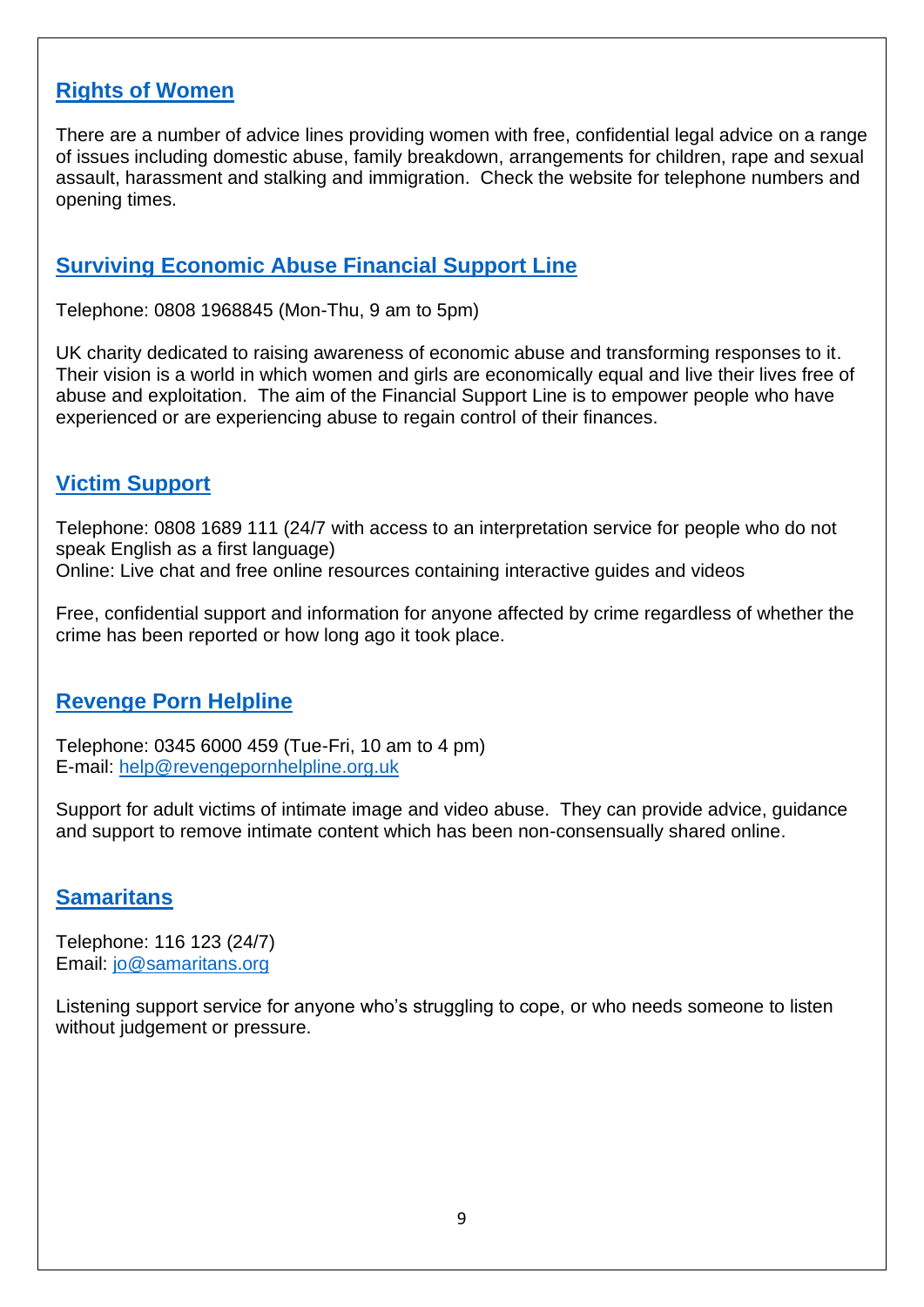#### **Digital resources for survivors of domestic abuse**

<span id="page-9-0"></span>**[Breathing Space](https://www.breathingspace-ava.org.uk/)** – website full of self-care tips, signposting to local and national services and stories from survivors. Breathing Space has been designed so that its purpose is not obvious, it can be hidden and has quick exit options.

**[Bright Sky](https://www.bright-sky.org.uk/about-us/)** – a free app and website providing practical support and information on how to respond to domestic abuse. It is aimed at anyone experiencing domestic abuse, or who is worried about someone else. Available in 5 languages: English, Urdu, Punjabi, Polish and Welsh.

**[Chayn](https://www.chayn.co/)** – a digital organisation made up of a global community of volunteers, staff and survivors supporting those experiencing gender-based violence. The website has a wide range of multilingual resources on domestic abuse, sexual trauma, online safety and more.

**[No More Directory](https://nomoredirectory.org/)** – online international directory of information and support for people experiencing domestic and sexual violence.

**[Three steps to escaping domestic violence](https://www.gov.uk/government/publications/three-steps-to-escaping-domestic-violence)** – online leaflet, aimed at women in black and minoritised ethnic communities, with advice on three steps to escaping violence and abuse. It brings together such issues as honour-based abuse, female genital mutilation, forced marriage, dowry abuse, domestic and sexual abuse and no recourse to public funds. The leaflet is available in 12 languages.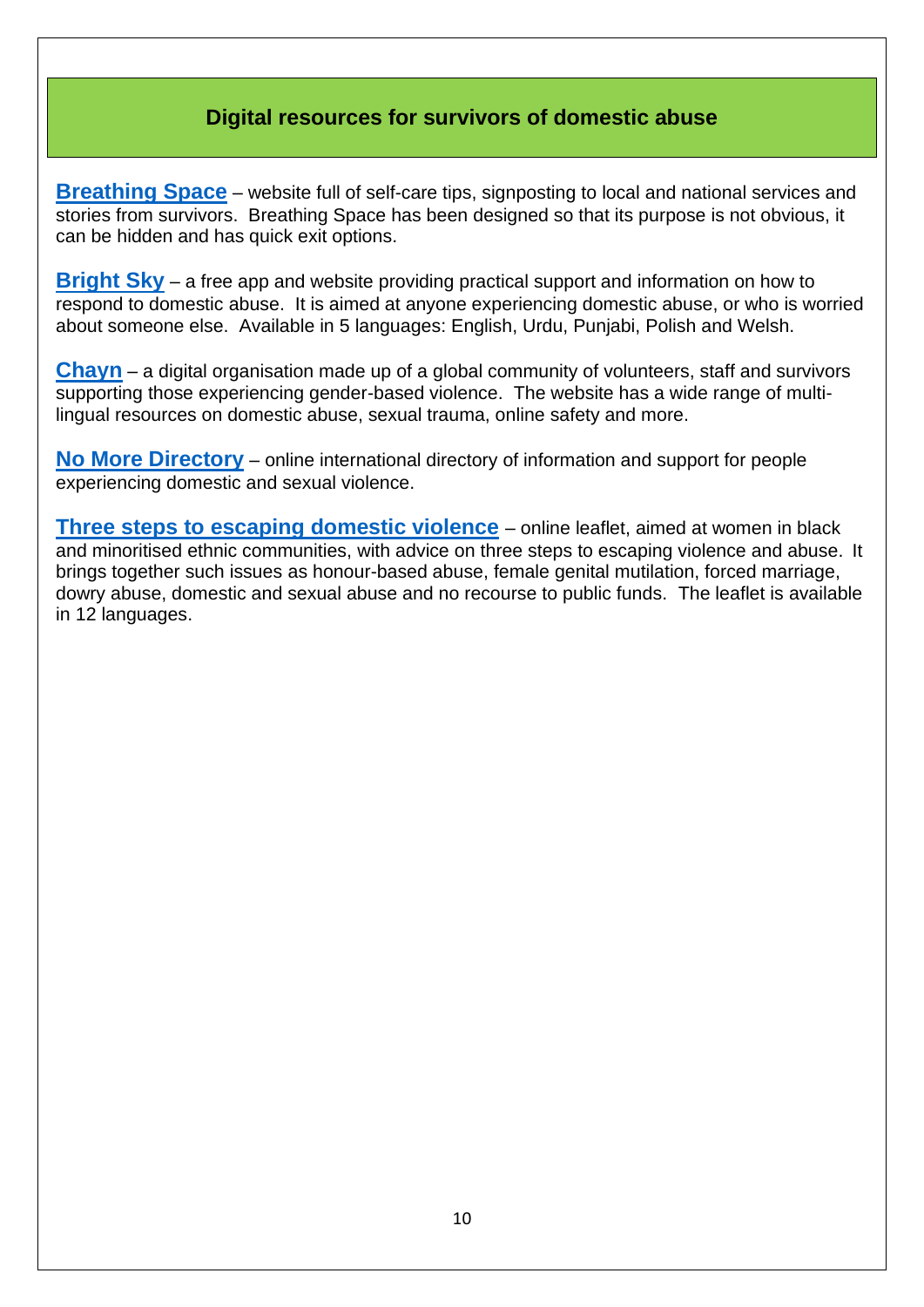## <span id="page-10-0"></span>**Services for children and young people affected by domestic abuse**

Children and young people can be affected by domestic abuse in many ways. Growing up in an abusive home can have a serious, long-term impact on a child's emotional and physical wellbeing, their education and long-term employment prospects, their friendships and family relationships. Young people can also experience violence and abuse in their own intimate relationships. Young people can cause harm to others in their families and in their intimate relationships, known as adolescent to parent violence and abuse.

#### **[West End Women and Girls Domestic Abuse Peer Educators](http://westendwomenandgirls.co.uk/domestic-abuse-services)**

Telephone: 0191 273 4942 Email: [info@westendwomenandgirls.co.uk](mailto:info@westendwomenandgirls.co.uk)

The Peer Educators provide services for young women aged 11-25 years who are victims or survivors of domestic abuse in their intimate relationships or within their families. They also deliver preventative domestic abuse and healthy relationship workshops in schools, colleges, youth groups, children's homes and any setting where young women are present.

#### **[Action for Children Breaking the Cycle Counselling Service](https://www.actionforchildren.org.uk/in-your-area/services/early-years-and-family-support/family-support/newcastle-dv-counselling-service/)**

Telephone: 0191 272 4990

Counselling service for children and young people aged 4-16 years who have been affected by domestic abuse. The service supports the emotional health and wellbeing of children who have experienced domestic abuse and who are displaying related signs of trauma. As well as the oneto-one counselling sessions, support and guidance will be offered to the non-abusing parent / primary carer so they can support their child's needs.

#### **[Barnardo's](https://www.barnardos.org.uk/)**

**[Orchard Mosaic](https://www.barnardos.org.uk/what-we-do/services/orchard-mosaic-trauma-informed-therapeutic-services)** Telephone: 0191 212 0237 Email: [orchardmosaic.project@barnardos.org.uk](mailto:orchardmosaic.project@barnardos.org.uk)

A therapeutic service which aims to reduce the impact of abusive or traumatic experiences on children, young people and families. The Wellness Recovery Project delivers 1-2-1 counselling and therapeutic support for women, children and young people who have been witness to and victims of domestic abuse and sexual violence.

[Young People's Support Team](https://www.barnardos.org.uk/what-we-do/services?lat=54.978252&lng=-1.61778&q=Newcastle%20upon%20Tyne%2C%20UK&ct=service&page=1) Telephone: 0191 271 4615

The team support young people in a number of ways including an independence project, young dads work, targeted youth support and supported lodgings.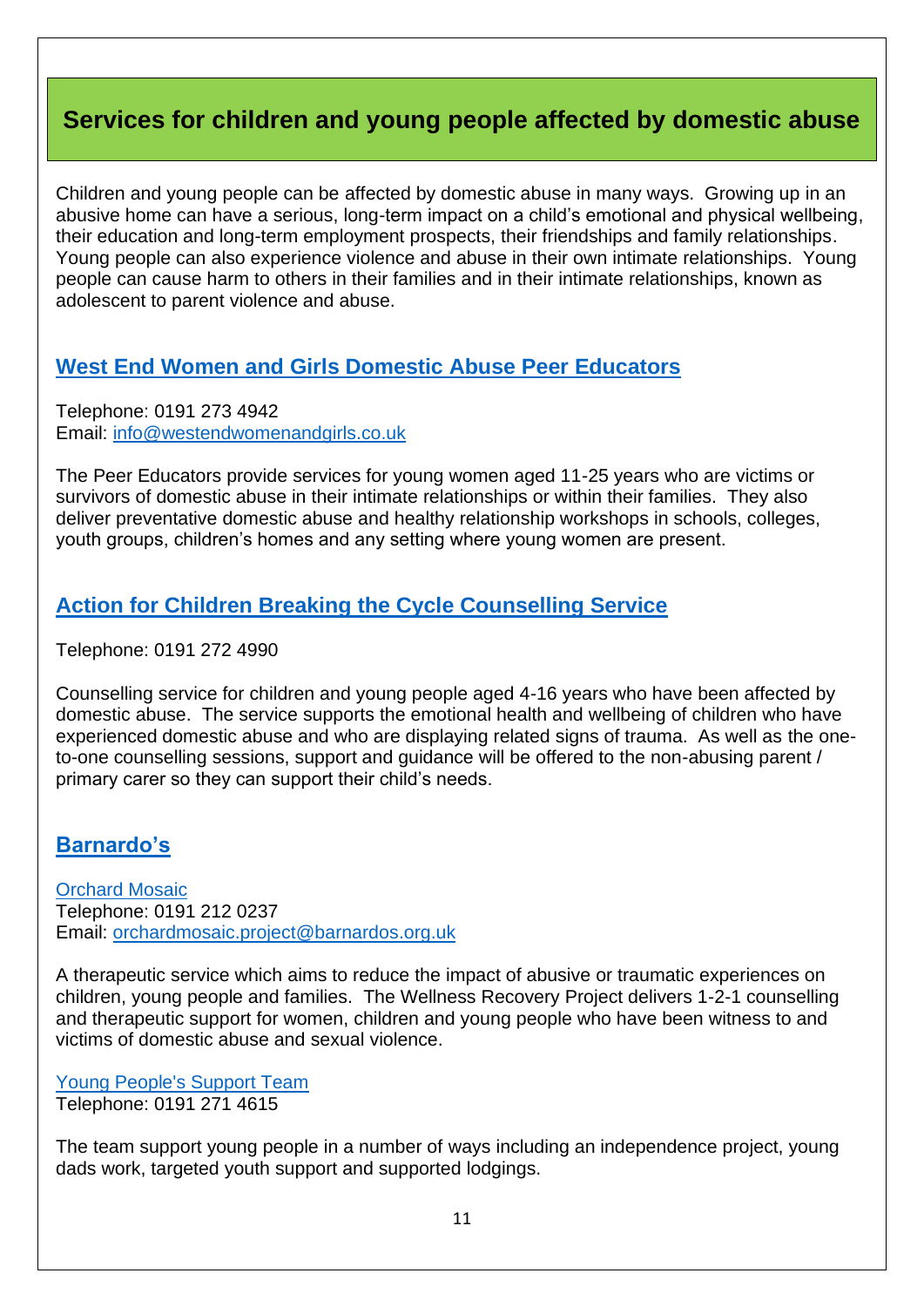#### **[Children North East](https://www.children-ne.org.uk/)**

Telephone: 0191 256 2444 Email: [enquiries@children-ne.org.uk](mailto:enquiries@children-ne.org.uk)

CNE provide a range of services and interventions to help babies, children and young people across the North East grow up to be healthy and happy.

Their domestic abuse services in Newcastle are:

[Domestic abuse helpline:](https://www.children-ne.org.uk/domestic-abuse-helpline) 0191 256 2440 (Everyday 8 am to 8 pm) Text FAMILY to 07984 388 130 Online chat function available on the website (Mon-Fri, 9 am to 5 pm)

For anyone experiencing conflict, difficulty or concerns in their relationship / family and who live with children or are expecting a baby.

DARE (Domestic Abuse, Recovery and Education)

Programme to help children from 4 years old and their parent or carer to move beyond the domestic abuse they have been subjected to. DARE helps survivors and their children understand the impact of abuse on their lives and their children's development. It aims to help rebuild the family's confidence and self-esteem to move on from the abuse they have experienced.

#### Caring Dads

Programme to help men recognise the important role they play, as a father or carer, in their children's lives. It aims to help men understand how their behaviour at home can have a long term effect on the health and well-being of their children and family. It also aims to help them understand how domestic abuse can impact on their children. The ultimate aim of this programme is to help men improve their relationship with their children and create a positive family life.

#### Today's Teens and Tomorrow's Teens

Programme to empower families to communicate effectively and to have healthy relationships with one another. Families are taught how to use restorative language in order to support them to resolve conflict with each other.

#### [Young People's Service](https://children-ne.org.uk/how-we-can-help/young-people/)

Provides online counselling to young people aged 11-25 years who have been impacted by domestic abuse.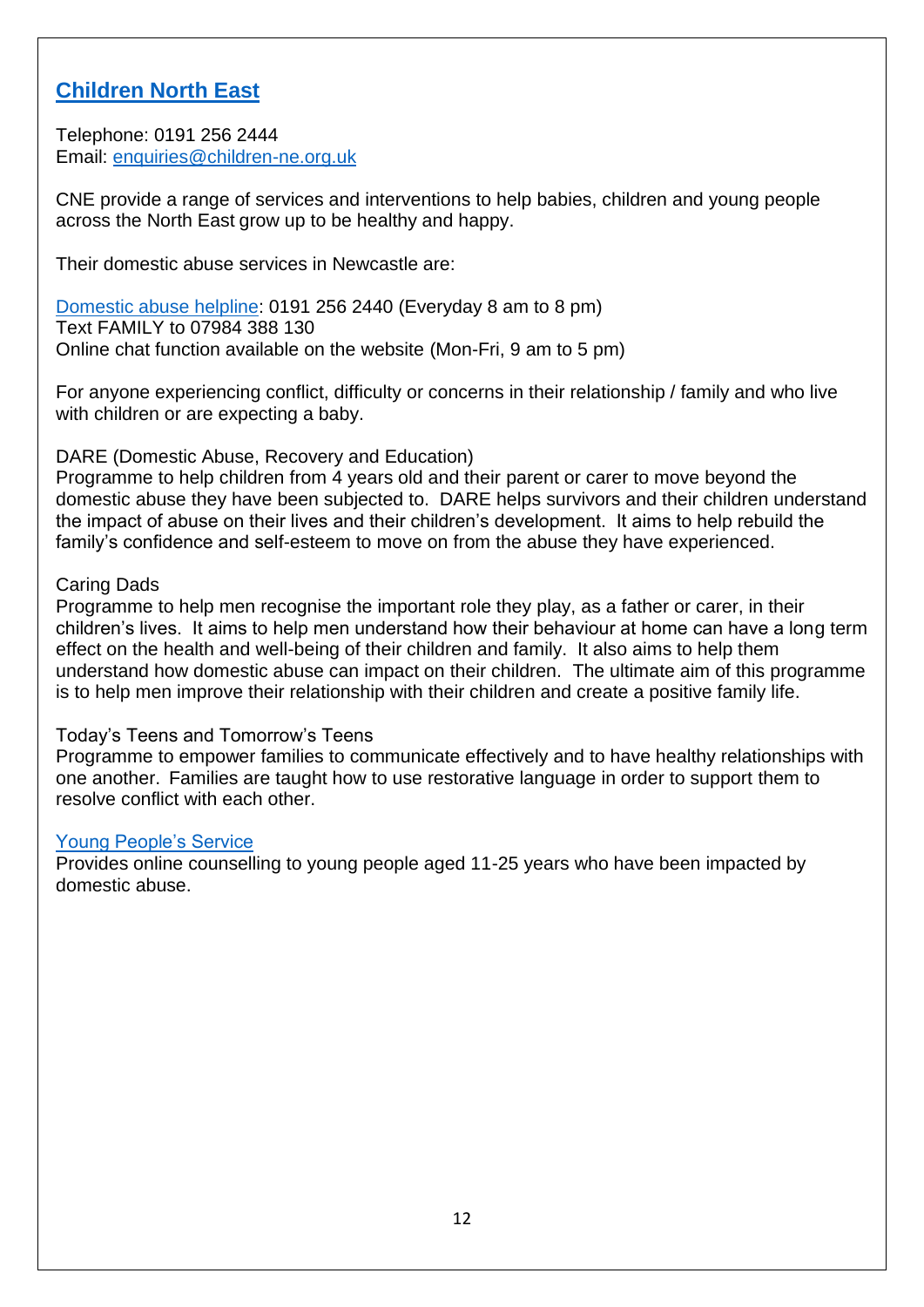#### **[Children and Families Newcastle](https://www.newcastle.gov.uk/services/care-and-support/children/getting-help-children-and-families/children-families-newcastle-0)**

Children and Families Newcastle is part of a community network providing activities and family support services in the city for babies, children, young people and families. Services can be accessed via the following community hubs:

North: Fawdon Children's Centre Telephone: 0191 2115773 (Wed-Fri, 9 am to 4.30 pm)

East: Byker Sands Centre Telephone: 0191 275 9636 (Mon-Fri, 8.30 am to 4.30 pm)

Inner West: Cowgate Centre Telephone: 0191 2727824 (Mon-Fri, 9 am to 5 pm and Sat 10 am to 2 pm) OR Carnegie Building Telephone: 0191 226 0754 (Mon-Fri, 9 am to 4 pm)

Outer West: Galafield Centre Telephone: 0191 277 7800 (Mon-Thu, 9 am to 4.30pm)

#### **[Community Family Hub](https://www.newcastle.gov.uk/services/care-and-support/children/getting-help-children-and-families/community-family-hub)**

Central - Families Matter, Blakelaw: 0191 214 2460 East - Byker Sands: 0191 275 9636 West - Nunsmoor Centre: 0191 277 4400 or 0191 277 3742

The Community Family Hub includes Sure Start and Early Help family support for families with children of all ages identified as needing additional support. Amazing Start focusses on services from conception to two years in areas as part of Sure Start. This includes play and early learning sessions, health and wellbeing, parenting skills and support, antenatal support and breastfeeding. Early Help family support is for families with children up to the age of 19 in need of additional support.

#### **[The Angelou Centre MA-Simba Project](http://angelou-centre.org.uk/)**

Telephone: 0191 226 0394 Email: [admin@angelou-centre.org.uk](mailto:admin@angelou-centre.org.uk)

The MA-Simba Project supports children and young survivors who have experienced, witnessed or are living with domestic abuse. They aim to engage children and young people in creative activities that raise personal, social, economic and cultural aspirations and provide them with networks and therapeutic support that encourages safe behaviour, resilience and self-esteem.

#### **[Streetwise](https://www.streetwisenorth.org.uk/)**

Telephone: 0191 230 5400 Email: [admin@streetwisenorth.org.uk](mailto:admin@streetwisenorth.org.uk)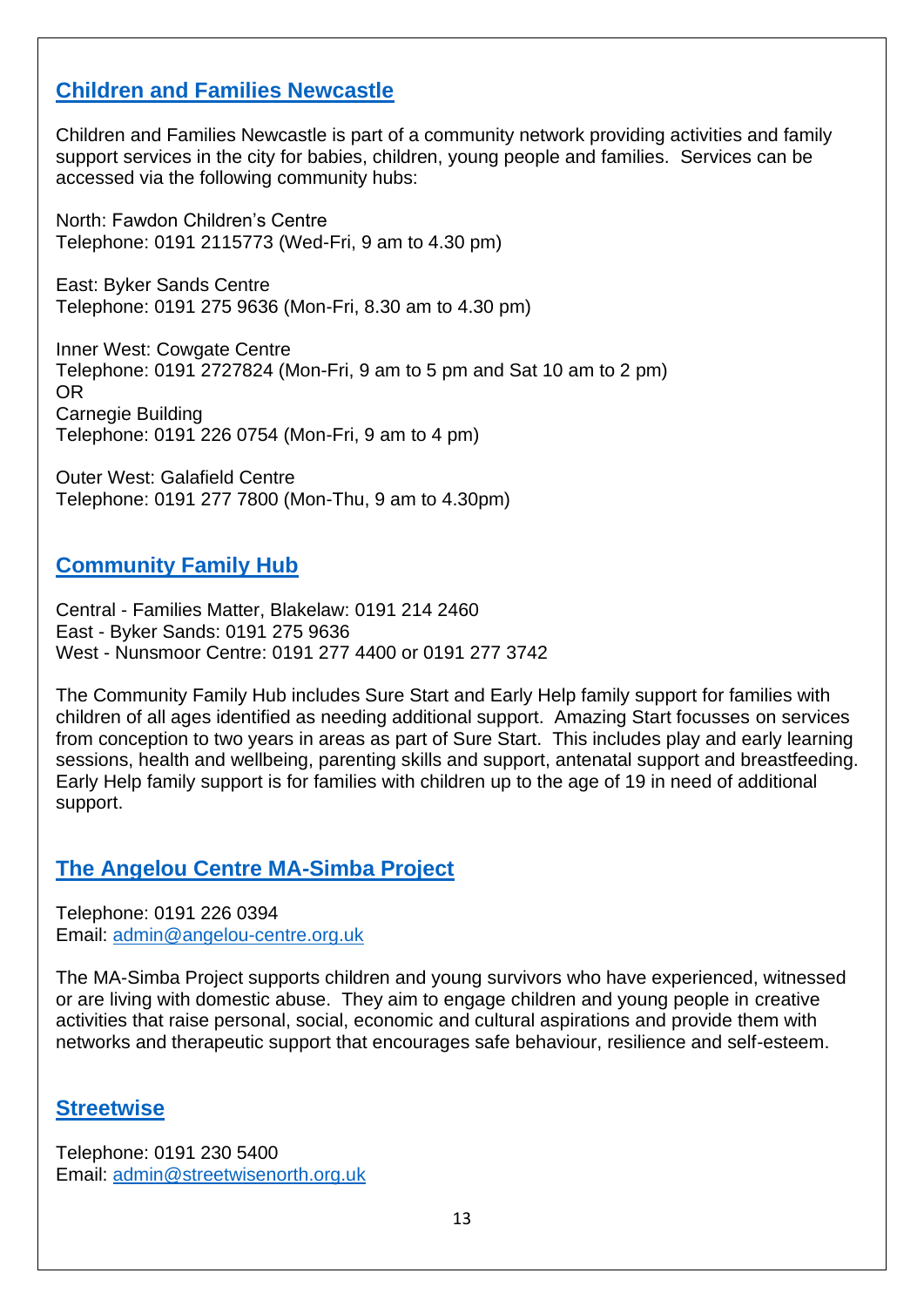Streetwise provide a range of free confidential advice, counselling, sexual health and support services for young people aged 11 to 25 years. Their Victim of Crime Counsellor works with young people impacted by various crimes such as sexual assault, rape, domestic abuse, childhood abuse, sexual violence and hate crime. Streetwise also run the EmpowHER group for young women impacted by domestic and sexual abuse focusing on creative ways to work through past trauma.

**[akt](https://www.akt.org.uk/)** (Albert Kennedy Trust)

Telephone: 07739 798 594 Email: [dawn@akt.org.uk](mailto:dawn@akt.org.uk)

akt supports LGBTQ+ young people aged 16 to 25 years who are facing or experiencing homelessness or living in a hostile environment into safe homes and employment, education or training, in a welcoming and open environment that celebrates LGBTQ+ identities.

### **[SCARPA](https://www.childrenssociety.org.uk/what-we-do/our-work)** (Safeguarding Children at Risk - Prevention and Action)

Telephone: 0191 221 0836 Email: [sca@childrenssociety.org.uk](mailto:sca@childrenssociety.org.uk) Young people's freephone number: 0808 178 9185

The Children's Society is nationally recognised as an expert in the fields of Child Sexual Exploitation and Child Criminal Exploitation. The SCARPA project provides intensive one to one targeted youth support to young people between the ages of 10 and 18, who go missing or are at risk of sexual or criminal exploitation. They also offer a specific service to boys and young men at risk of sexual or criminal exploitation, as well as a next steps mentoring project for young people who have experienced CSE and targeted group work for young people who have experienced CSE and are at risk of educational exclusion.

Professionals seeking to make referrals into the service are advised to contact the service manager initially.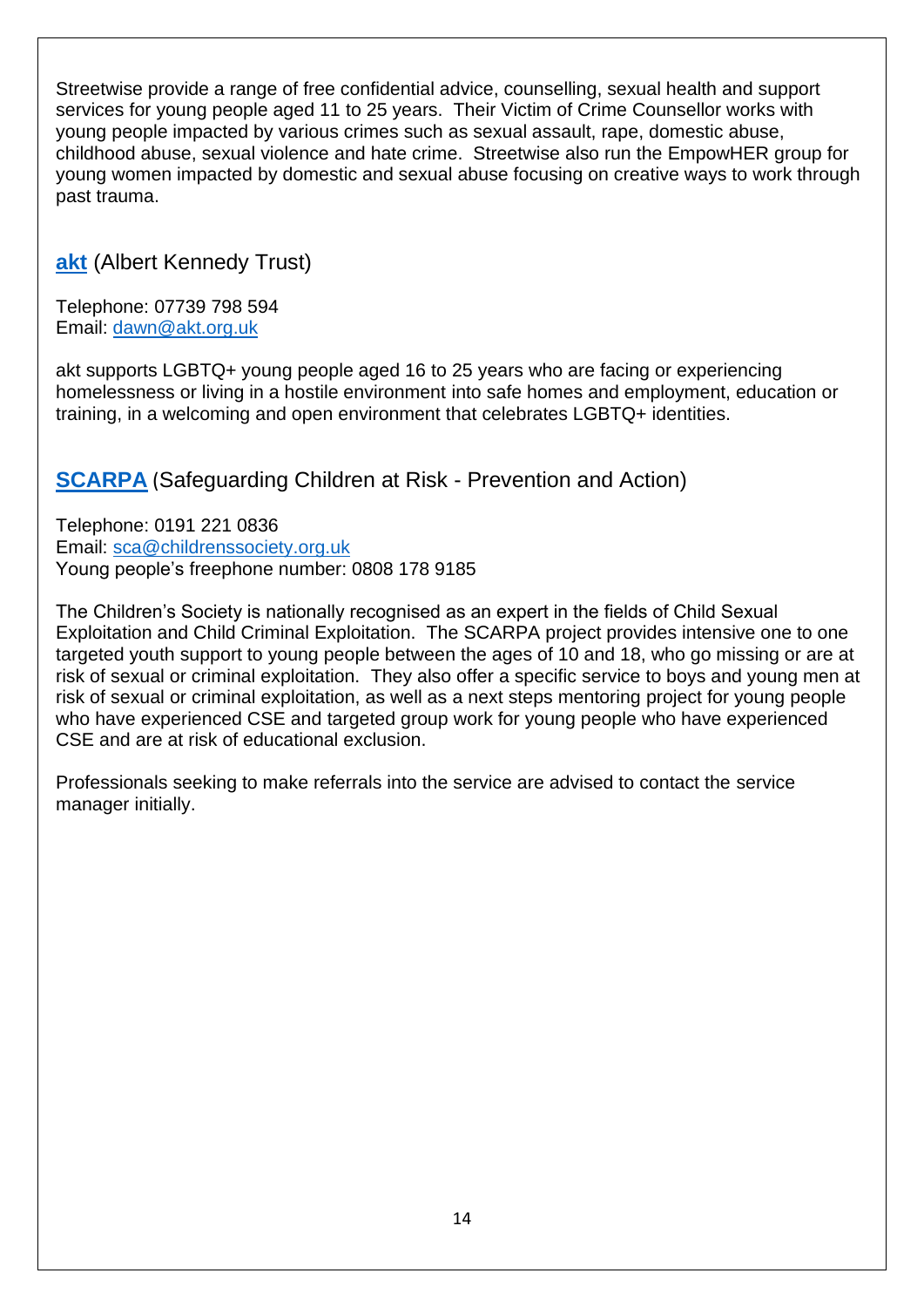## **National services for children and young people**

#### <span id="page-14-0"></span>**[The Hideout](https://thehideout.org.uk/)**

A Women's Aid website created to help children and young people understand domestic abuse and how to take positive action if it's happening to them.

#### **[Disrespect Nobody](https://www.disrespectnobody.co.uk/)**

Online information and advice for young people on a range of issues including sexting, relationship abuse, consent, rape, porn and harassment.

#### **[Childline](https://www.childline.org.uk/)**

Telephone: Freephone 0800 1111

Run by the NSPCC, Childline is a free, private and confidential service where children and young people under the age of 19 can talk to a counsellor about any issue they're facing.

## **Services for perpetrators of domestic abuse**

#### <span id="page-14-1"></span>**[Barnardo's Domestic Abuse Service](https://www.barnardos.org.uk/what-we-do/services/domestic-abuse-services)**

Telephone: 0191 478 4667

The Domestic Abuse Prevention Programme (DAPP) delivers 1:1, 12 week and 26 week behaviour change programmes which allow men the opportunity to address their abusive behaviour and reduce risk to partners / ex partners and children.

The Integrated Safety Service (ISS) offers information and support for partners / ex partners of men completing DAPP, including safety planning and signposting to other specialist agencies.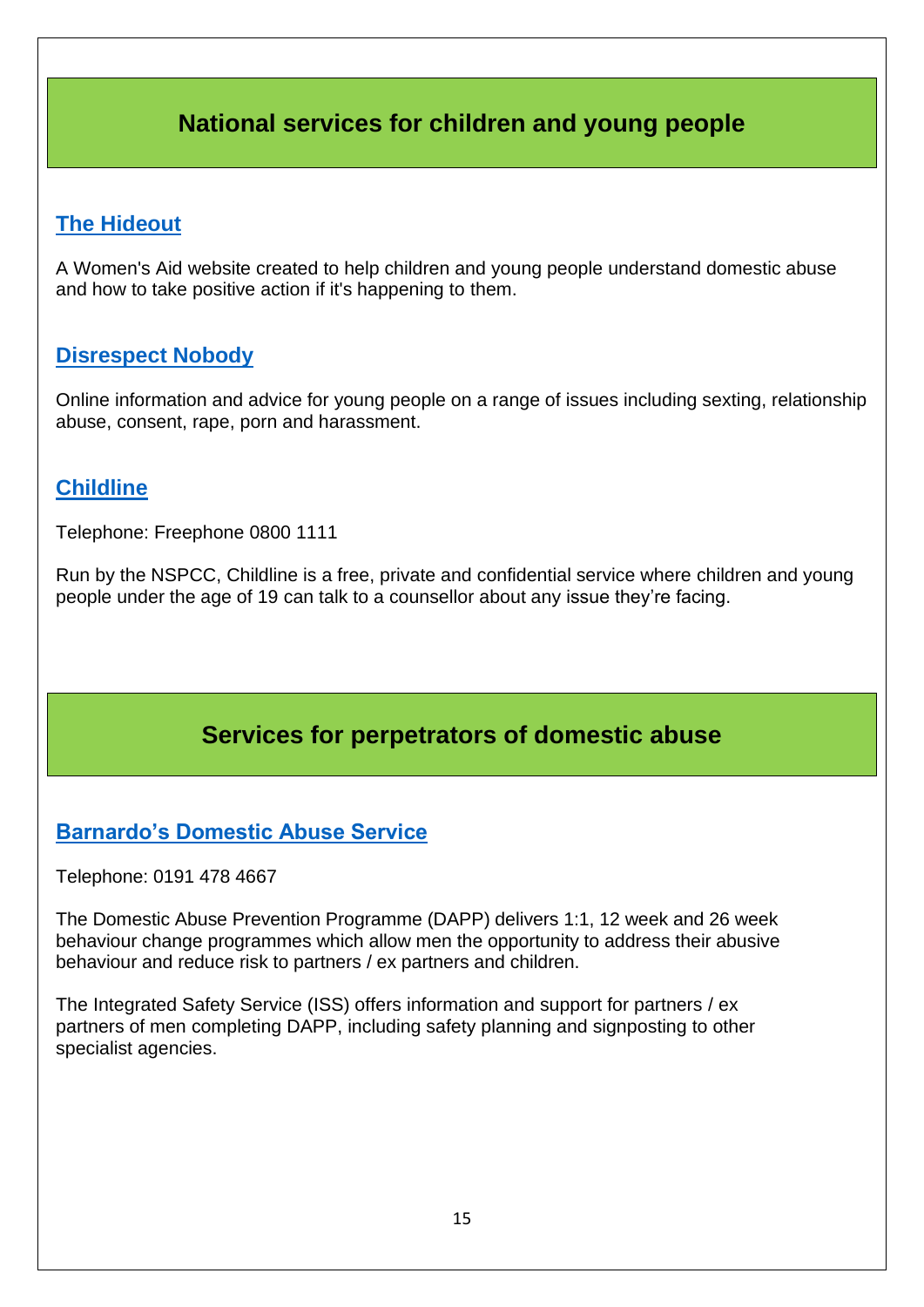## **National services for perpetrators**

### <span id="page-15-0"></span>**[Respect Phoneline](https://respectphoneline.org.uk/)**

Telephone: freephone 0808 802 4040 (Mon-Fri, 9 am to 8 pm) Email: [info@respectphoneline.org.uk](mailto:info@respectphoneline.org.uk)

A confidential helpline, email and webchat service for domestic abuse perpetrators and those supporting them. They support men and women who are using abuse in same-sex or heterosexual relationships.

## **Information and support for practitioners**

#### <span id="page-15-1"></span>**[Safe Newcastle](http://www.safenewcastle.org.uk/)**

This directory of local and national services was compiled by Safe Newcastle, the Community Safety Partnership for Newcastle upon Tyne. Our aim is to create a safe Newcastle by tackling crime, the harms caused by alcohol and drug misuse, anti-social behaviour, hate crime, community tensions, safeguarding people and communities from the threat of radicalisation and extremism and violence against women and girls.

Safe Newcastle provides a range of services relating to domestic and sexual abuse aimed at supporting practitioners:

- The [Domestic Abuse Multi Agency Training Programme](http://www.safenewcastle.org.uk/domestic-violence-and-abuse-training) provides training courses for practitioners and volunteers working in Newcastle. The training can help practitioners recognise the signs, symptoms and indicators of domestic abuse, understand the issues affecting survivors and their families and respond quickly and effectively when someone needs protection, help and support.
- The Newcastle branch of the Northumbria Domestic and Sexual Abuse Champions Network aims to improve community and organisational responses to domestic and sexual violence. Members of the Network represent their team or organisation, receiving training and support from Safe Newcastle to be the link between their organisation and the Network, to be a conduit for information and to help their organisation enhance the response to people affected by domestic and sexual violence.
- A regular domestic abuse e-newsletter keeps subscribers up to date with information, advice, research, legislation and training opportunities in the domestic abuse sector.

For further information about Safe Newcastle's work in this sector or to subscribe to the enewsletter, please email [VAWG@newcastle.gov.uk](mailto:VAWG@newcastle.gov.uk)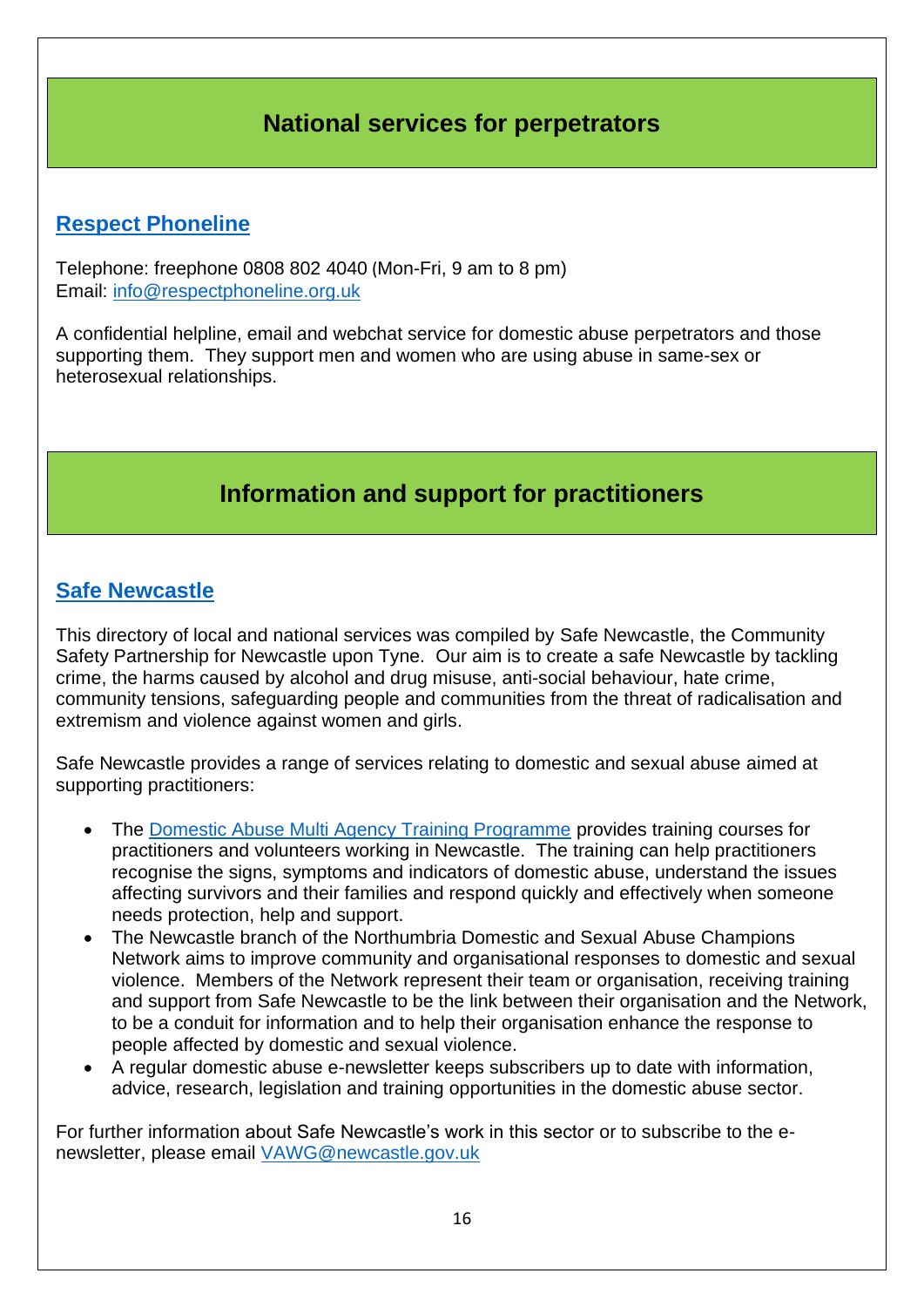You can also follow us on Twitter if you'd like to stay up to date with local and national news, announcements and training opportunities in the violence against women and girls sector. Search for 'Violence against Women and Girls@Safe\_Newcastle'.

#### **[Newcastle Support Directory](https://www.newcastlesupportdirectory.org.uk/kb5/newcastle/fsd/home.page)**

The Newcastle Support Directory is run by Newcastle City Council for the area of Newcastle upon Tyne. The website is split into 3 main areas:

- 1. SEND Local Offer services, information and advice for children and young people with Special Educational Needs or Disabilities (SEND) and their families.
- 2. Families information for families and young people in Newcastle.
- 3. Professionals this area is for professionals who work with families in Newcastle so that they can access organisations that support their area of work.

## <span id="page-16-0"></span>**National sources of information and support for practitioners**

#### **Government website**

[A-Z of domestic abuse information](https://www.gov.uk/topic/law-justice-system/domestic-violence)

[Domestic abuse: get help for](https://www.gov.uk/government/publications/domestic-abuse-get-help-for-specific-needs-or-situations) specific needs or situations

[Domestic Abuse Bill 2020 factsheets](https://www.gov.uk/government/publications/domestic-abuse-bill-2020-factsheets) contain details on the measures in the Domestic Abuse Bill 2020. They explain why they are needed and what impact they will have.

[Domestic violence disclosure scheme \(Clare's Law\) guidance](https://www.gov.uk/government/publications/domestic-violence-disclosure-scheme-pilot-guidance) 

[Settle in the UK as a victim of domestic violence: form SET\(DV\)](https://www.gov.uk/government/publications/application-to-settle-in-uk-form-setdv)

[Apply for destitution domestic violence \(DDV\) concession:](https://www.gov.uk/government/publications/application-for-benefits-for-visa-holder-domestic-violence) form for people on a UK partner visa to claim public funds (benefits) while applying to settle in the UK because of domestic violence.

[Forced marriage information and practice guidance](https://www.gov.uk/guidance/forced-marriage) for professionals: how to protect, advise and support victims of forced marriage.

[Free forced marriage e-learning](https://www.virtual-college.co.uk/resources/free-courses/awareness-of-forced-marriage) for professionals. The modules aim to enable professionals to recognise the warning signs and ensure that appropriate action is taken to help protect and support all those at risk.

[Multi-agency statutory guidance on female genital mutilation](https://www.gov.uk/government/publications/multi-agency-statutory-guidance-on-female-genital-mutilation) for those with statutory duties to safeguard children and vulnerable adults.

[Female Genital Mutilation: Recognising and Preventing FGM](https://www.virtual-college.co.uk/resources/free-courses/recognising-and-preventing-fgm) A free online safeguarding training course developed for the Home Office by Virtual College.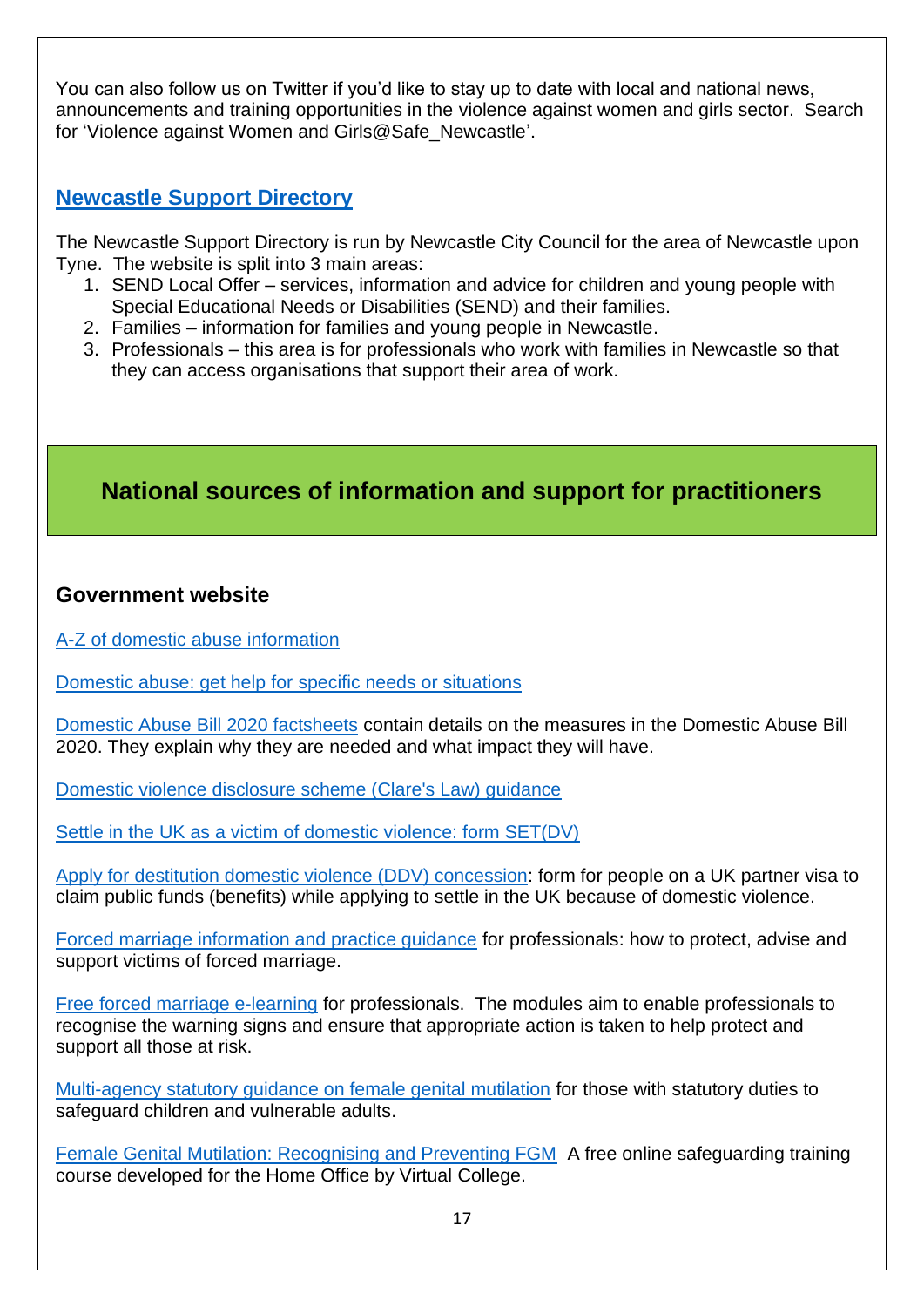### **[AVA Covid-19 Resource Hub](https://avaproject.org.uk/covid-19-resources/)**

The focus of this resource hub is on supporting practitioners to support survivors of domestic abuse. The hub contains information, toolkits, guidance and advice around supporting survivors, particularly during Covid-19, and managing your own wellbeing at the same time.

#### **[NSPCC FGM Helpline](https://www.nspcc.org.uk/what-is-child-abuse/types-of-abuse/female-genital-mutilation-fgm/)**

Telephone: 0808 028 3550 Email: [fgmhelp@nspcc.org.uk](mailto:fgmhelp@nspcc.org.uk) 

Free, anonymous dedicated FGM helpline for anyone worried a child is at risk of or has already had FGM.

#### **[National FGM Centre](http://nationalfgmcentre.org.uk/)**

The National FGM Centre is a partnership between Barnardo's and the Local Government Association. It was established in 2015 to achieve change in the provision of services for children and their families who are affected by FGM. In 2017, the focus of their work was extended to include Breast Ironing/Flattening and Child Abuse Linked to Faith or Belief. Their website includes a knowledge hub with information, guidance and resources for practitioners and information about training.

#### **[SafeLives](https://safelives.org.uk/)**

SafeLives is a UK-wide charity dedicated to ending domestic abuse. Their website has various resources for professionals including:

- News and views
- Policy and practice blogs
- Spotlights series which focuses on groups of survivors who may be 'hidden' from services or face additional barriers to accessing support. Each Spotlight brings together insight from survivors, practitioners, academics and other experts.
- Training

#### **[Drive / Respect webchat and portal](http://driveproject.org.uk/about/advice-for-professionals/)**

Live webchat every Mon (2 pm to 4 pm), Wed (10 am to 12 pm) and Thu (2 pm to 4 pm) Email: [info@driveproject.org.uk](mailto:info@driveproject.org.uk)

Drive, in partnership with Respect, offers support and guidance for professionals working with high-harm, high-risk perpetrators of domestic abuse via webchat, email and a professional community portal. The portal provides access to materials for professionals who work in frontline domestic abuse services, social work, policing, probation, health, substance misuse, housing or other services that work with perpetrators of domestic abuse. It also provides information about relevant events and webinars.